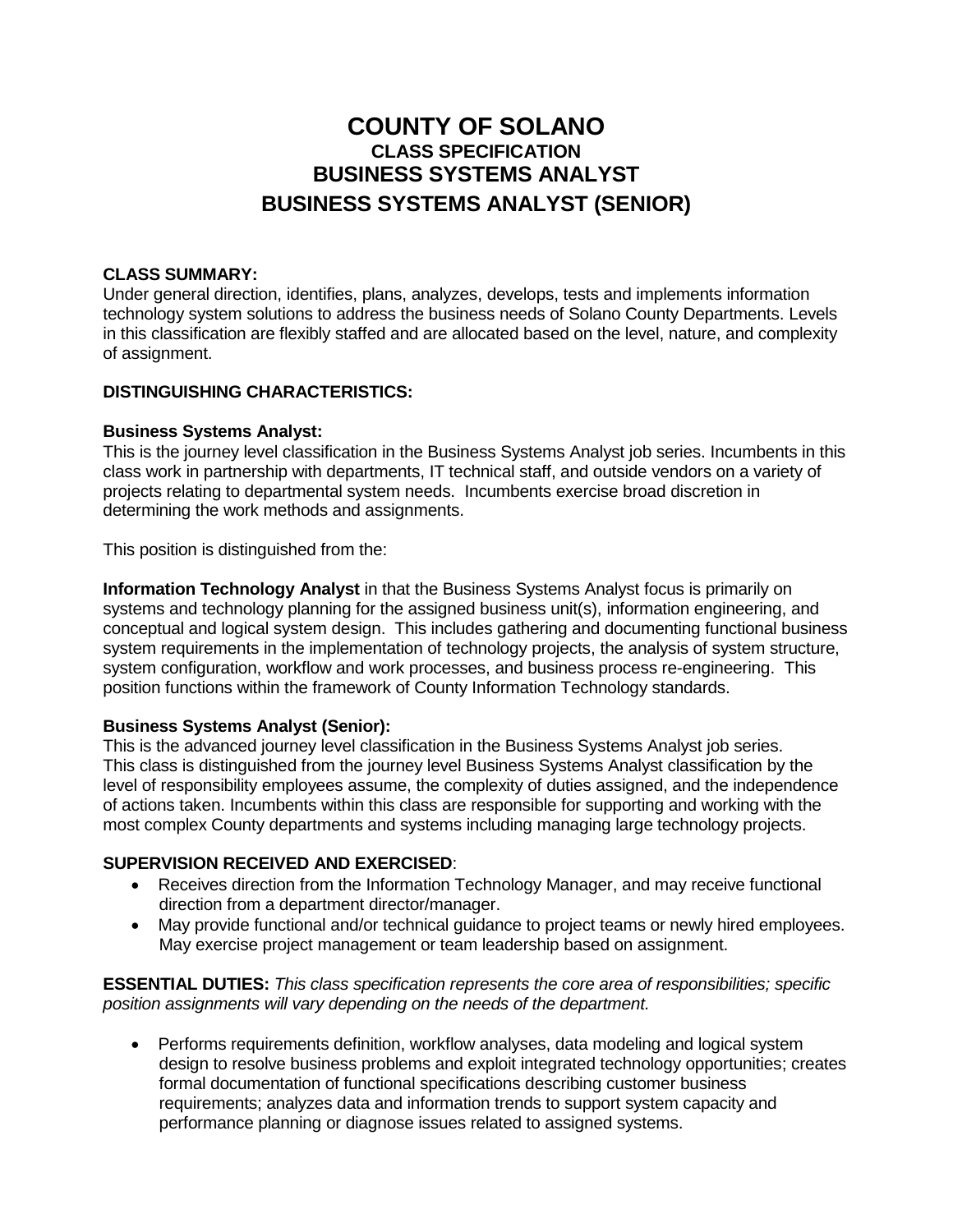- Plans and performs business systems analysis of major business activities and functions; meets with department management to review existing processes and procedures and determine needs; develops recommendations to improve processes; translates business objectives into application requirements.
- Develops specific technology plans with assigned departments within established County Technology standards, as a department/customer interface and liaison; assists departments in defining requirements for proposed business applications; facilitates system set up and configuration activities; establishes reporting and data requirements.
- Oversees system design, development, and implementation; coordinates with third party vendors to resolve scheduling, delivery, installation, and configuration issues; performs packaged software fit-gap analysis.
- Evaluates potential solutions to system issues and deficiencies; conducts cost/benefit analyses to determine whether the product should be developed internally or source from a vendor; provides cost/benefit analyses and IT project justifications; provides input into budget preparation and assists in monitoring project budgets.
- Researches new hardware and software requests and ensures that procurement procedures are followed; researches new vendor technologies and systems; schedules on-site and webinar demonstrations
- Plans and executes application unit, integration and acceptance testing in conjunction with users and technical resources; writes test plans and use cases; writes system documentation.
- Identifies business application and integrated technology opportunities and solutions for resolving business problems; prepares reports and cost-benefit justifications.
- Advises customers on best practices, application customizations and interface strategies; designs customizations where needed in collaboration with the customer and the technical team.
- Writes training curriculum and trains department end users in new system applications.
- May serve as team lead for assigned projects; facilitates and/or works as a member of crossfunctional teams to address and analyze business requirements and automated systems issues, along with other developmental aspects of assigned projects.
- Consults with assigned departments on IT security policies, standards, procedures and guidelines.
- Identifies security and application access needs for department, assists with the development of departmental security definition and profiles; identifies and develops recommendations for other system controls.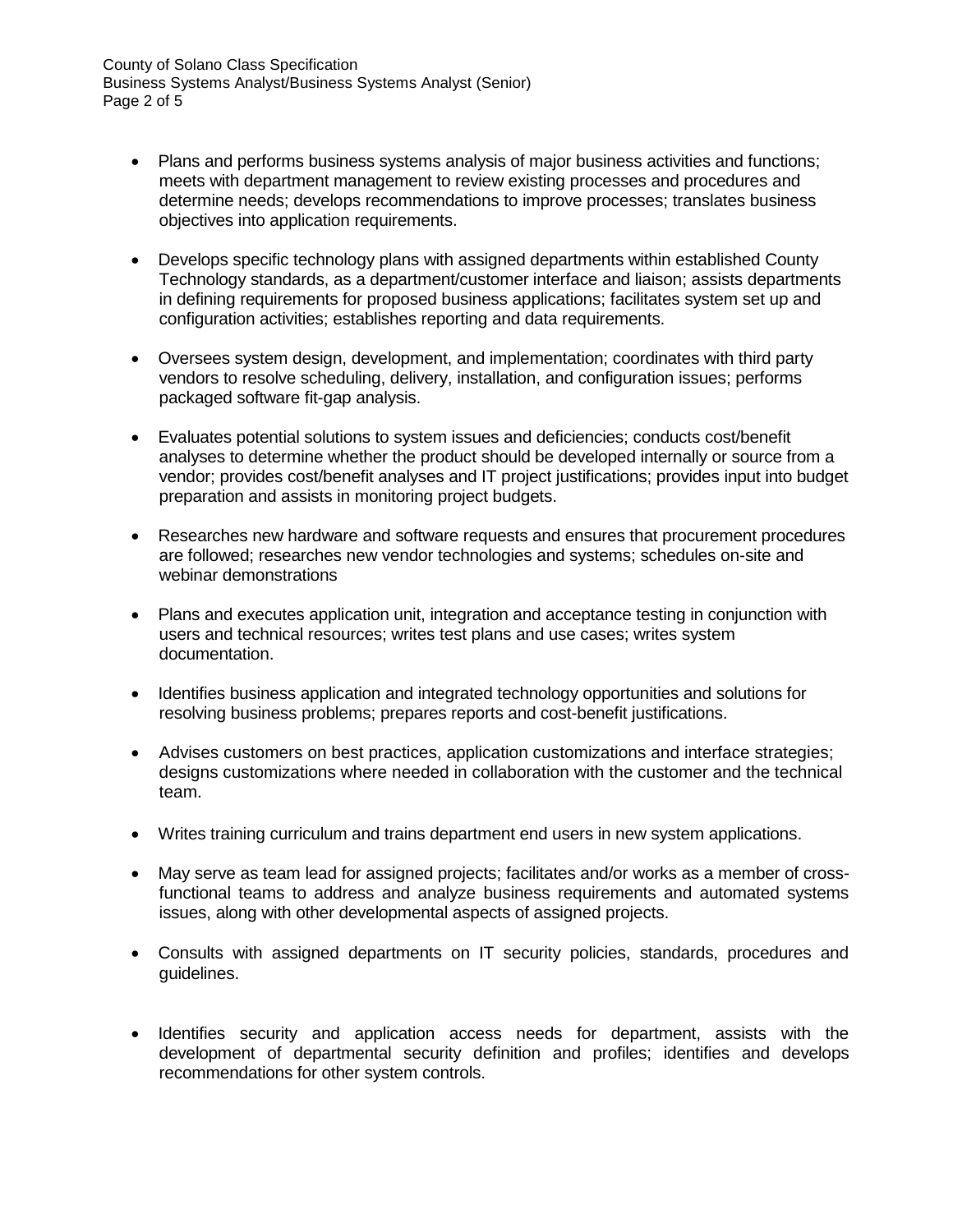## **EDUCATION AND EXPEIRENCE:**

### **Business Systems Analyst**

**Education:** Associate's degree, preferably in information technology, or a closely related field. A Bachelor's degree from an accredited college or university, preferably in information technology may be substituted for two years of experience.

**Experience:** Three (3) years of full-time experience in business systems analysis, business process re-engineering, workflow analysis, data modeling, or system implementation/upgrade activities, or a combination of the above functions.

**Note:** Additional experience may substitute on a year for year basis for the educational requirement.

#### **Business Systems Analyst (Senior)**

**Education**: Associate's degree, preferably in information technology, or a closely related field. A Bachelor's degree from an accredited college or university, preferably in information technology may be substituted for two years of experience.

**Experience:** Five (5) years of full-time experience in business systems analysis, business process re-engineering, workflow analysis, data modeling, or system implementation/upgrade activities, or a combination of the above functions.

**Note:** Additional experience may substitute on a year for year basis for the educational requirement.

## **LICENSING, CERTIFICATION AND REGISTARTION REUIRMENTS:**

Applicants may be required to possess a valid California Driver's License, Class C.

**Note:** All licenses, certificates and registrations must be kept current while employed in this class.

## **REQUIRED KNOWLEDGE, SKILLS AND ABILITIES:**

#### **Knowledge of:**

- Business systems applications and business best practices.
- Principles and practices of business analysis.
- Methods of developing business process specifications.
- Methods, metrics, tools and techniques of business process reengineering.
- Systems development life cycle (SDLC) concepts used to plan, develop, implement, operate and maintain information systems.
- Principles of design and workflow.
- Database management systems and their application.
- Principles and methodologies of computer programming and logic.
- Principles and techniques of software and systems quality assurance and control.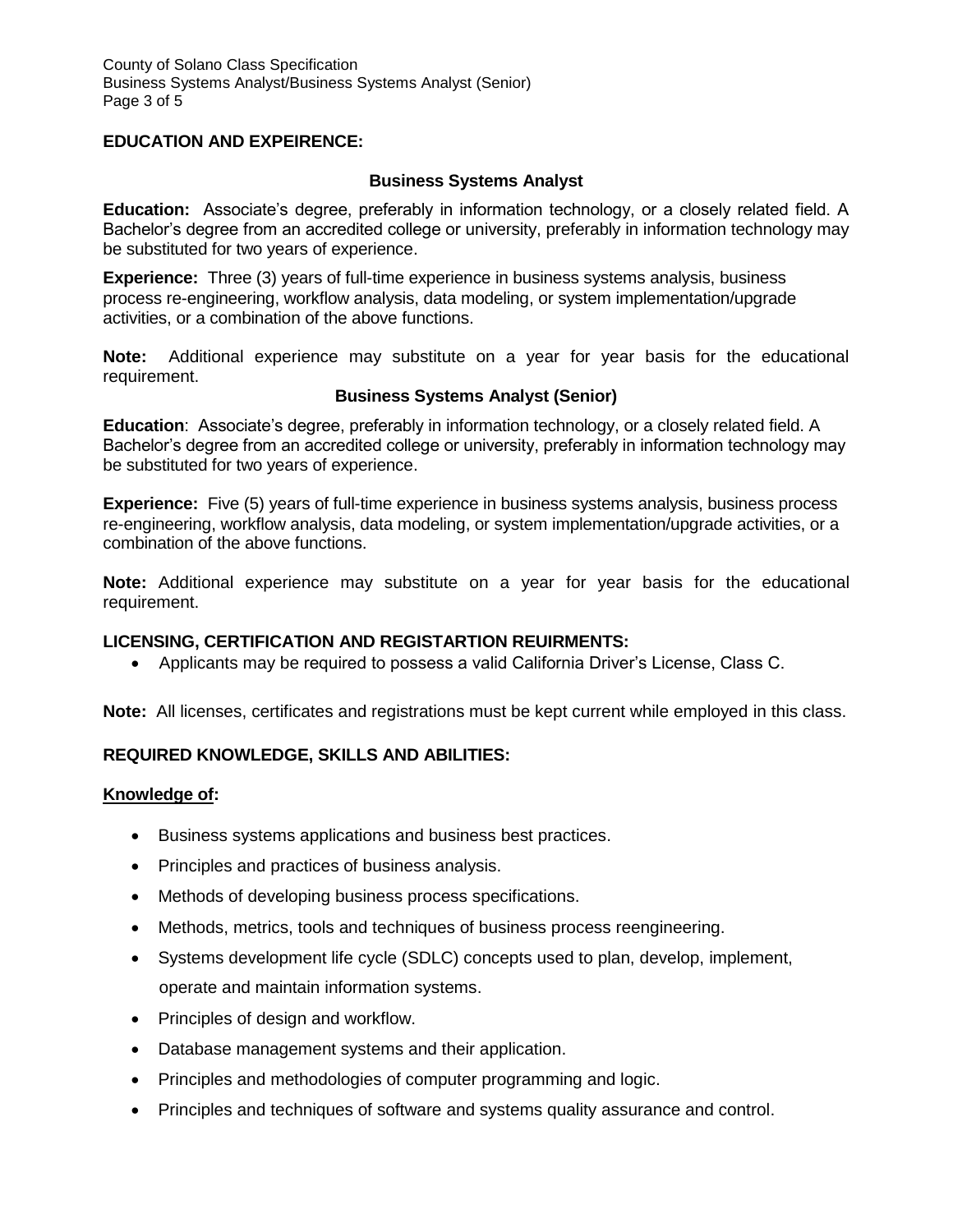County of Solano Class Specification Business Systems Analyst/Business Systems Analyst (Senior) Page 4 of 5

- Principles and practices of producing effective project documentation including business functions and technical systems and processes.
- Principles and practices of project management for business systems implementations or change management projects.
- Principles, practices and techniques of customer service and project management.
- Methods of technical planning; systematic approach(s) to problem solving.
- Team dynamics and team building.

# **Skills and/or Ability to:**

- Operate a variety of usual and specialized software programs to include word processing, spreadsheets, and specialized databases at a level sufficient for successful job performance.
- Learn and understand the business processes and needs of assigned departments and develop subject matter expertise.
- Synthesize complex technical information and communicate it clearly to non-technical audiences.
- Analyze, evaluate and implement systems solutions to improve client's business processes.
- Analyze complex business problems and develop appropriate systems and business process recommendations/solutions.
- Prioritize system issue resolution.
- Develop and document business and technical processes, functions and procedures.
- Troubleshoot production issues and use troubleshooting and trace tools.
- Map business processes and compare those processes to industry best practices.
- Develop and manage information technology projects.
- Identify new technology solutions to manage department workloads.
- Work effectively in a diversified team environment; guide and support project team members; use appropriate style and approach to ensure team cohesiveness and cooperation.
- Operate a variety of usual and specialized software programs to include word processing, spreadsheets, and specialized databases at a level sufficient for successful job performance.
- Work independently within established County guidelines.
- Communicate clearly and concisely, both orally and in writing.